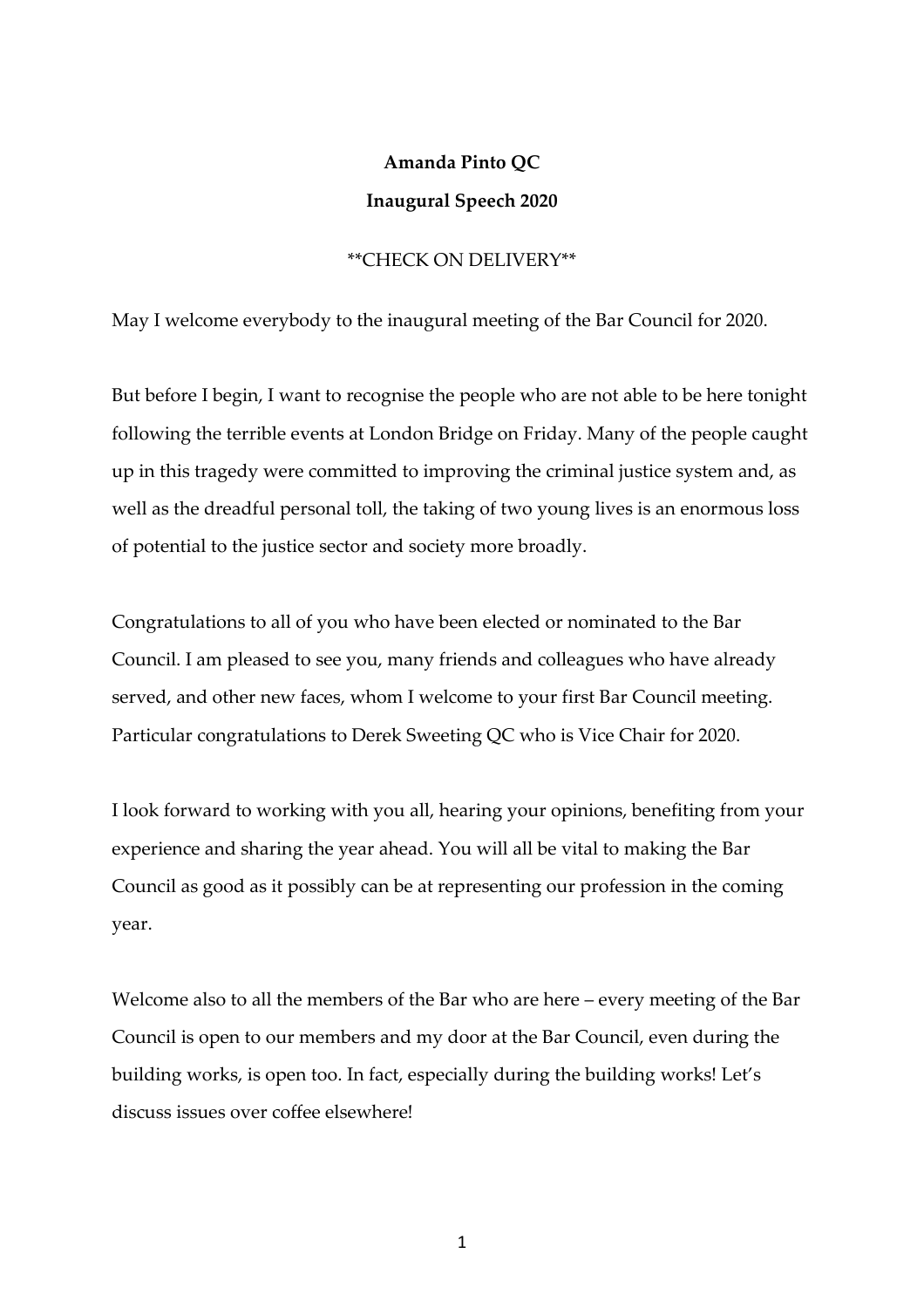Welcome to our guests – many of whom have helped the Bar Council in our work to represent the public and our profession and, especially to our colleagues in other areas of legal practice whether very nearby, such as the Law Society, or from law associations across the globe. This year we have continued to develop good relations with many involved with justice here and overseas, across all levels of the judiciary, Parliament, the Government and those who support them. Even when we have not agreed on how to tackle important problems, we have remained open to listening to each other. I am sure this has benefited not just our profession, but the public more generally. And we have also strengthened our links with the media, reporting issues that we raise. We would not be as effective without each of the relationships we have with you. Welcome to you all.

I am also delighted that so many of the staff at the Bar Council who work so hard on behalf of the profession are here. Although you are small in number, you are huge in impact and reach! Without your dedication, drive and continual efforts, coordinating with the hundreds of barristers who give their help freely, the Bar would not be able to function so well. I am looking forward to working with you even more closely in the coming year. Thank you!

And good evening to many members of my chambers who benefited from the excellent Bar Council business development training this afternoon and who have kindly come to listen to this address, before testing out their newly acquired skills. Once I have finished, they will put them into practice: they are hosting a chambers wine tasting – business development, education and wellbeing rolled into one!

And a very big thank you and welcome, especially, to my family who have supported me throughout my career at the Bar, not because it has been easy for them, but because they know I love it.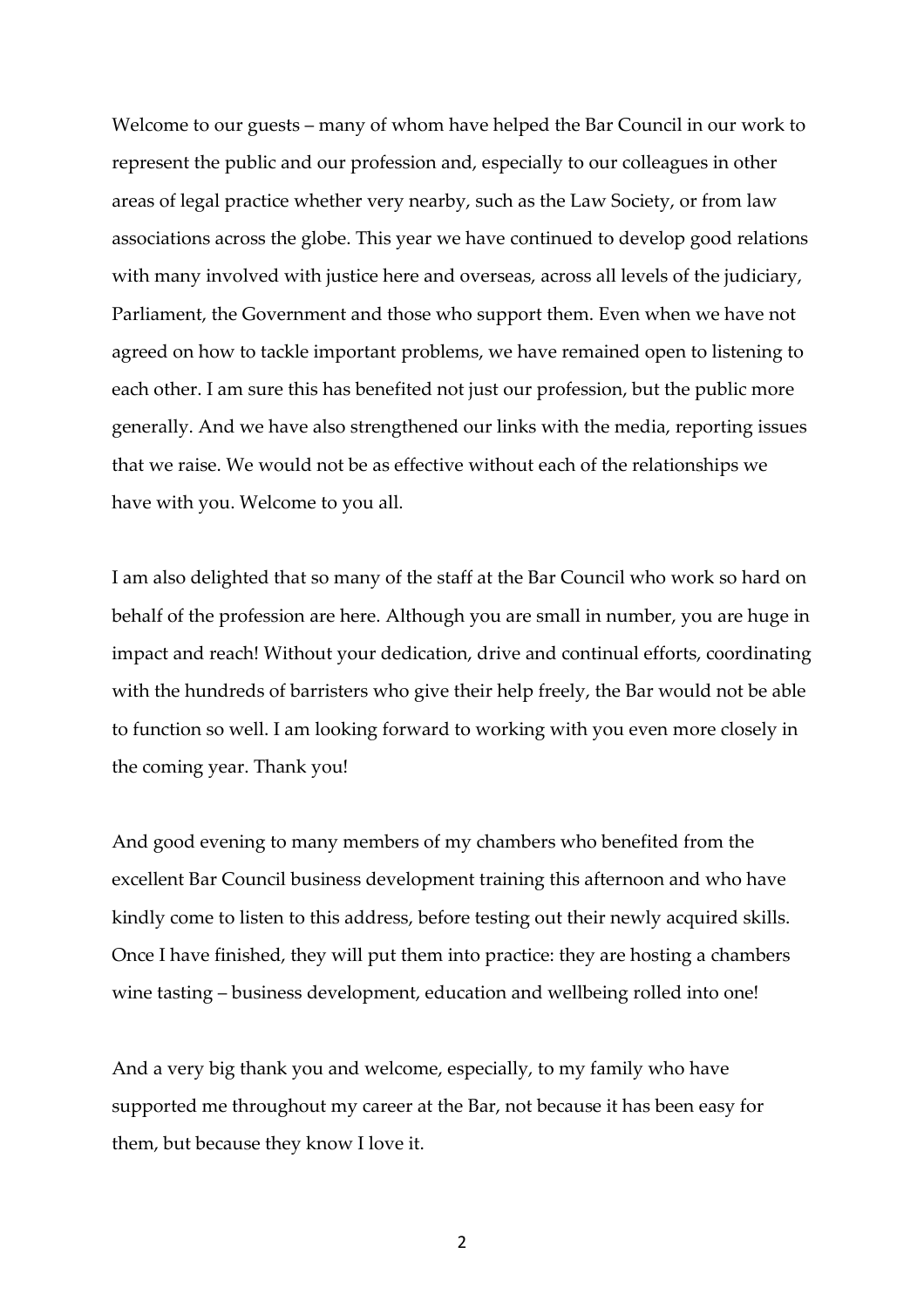So, welcome to everyone here, to Middle Temple's beautiful hall and the Inn of which I have been a proud member since the 1980s. You are all part of the reason why I am optimistic for the future of the profession and of our ability to improve justice over the next year.

Let me start by paying tribute to Richard Atkins QC who has enjoyed an extremely busy time as Chair of the Bar, not just engaging with government, the judiciary, Senior Law Officers and foreign law associations but, also with many practitioners around the country. In 2019, under his stewardship, the work of the Bar Council with others - has undoubtedly benefited barristers. Highlights include: CPS fees going up for the first time in almost 2 decades; holding the first Bar Council meeting in Wales; rolling out the Bar's ID scheme for speedy access to over 50 court centres; and signing a Memorandum of Understanding with the Brussels Bars to enable barristers to work in the EU courts after Brexit. Congratulations to him.

I also want to pay tribute to the members of the Bar Council committees, especially the Chairs, who have come to the end of their terms of office. Each of you has made a huge contribution to the work of the Bar Council, some of you over many years. Thank you all.

I am both honoured and excited to be Chair of the Bar of England and Wales in 2020.

2019 has been a very special year for us, celebrating the  $125<sup>th</sup>$  anniversary of the Bar Council and the 100<sup>th</sup> year of women being able to join the legal professions. And in marking these, we have tended to look backwards. Over those 100 years or more, we have celebrated many landmarks. Each is important. I am thrilled to be the 3rd woman Chair of the Bar in 8 years, the 4th in 126 years and the second with a family. But 2020 will mark the start of the next 100 years of women at the Bar and I want to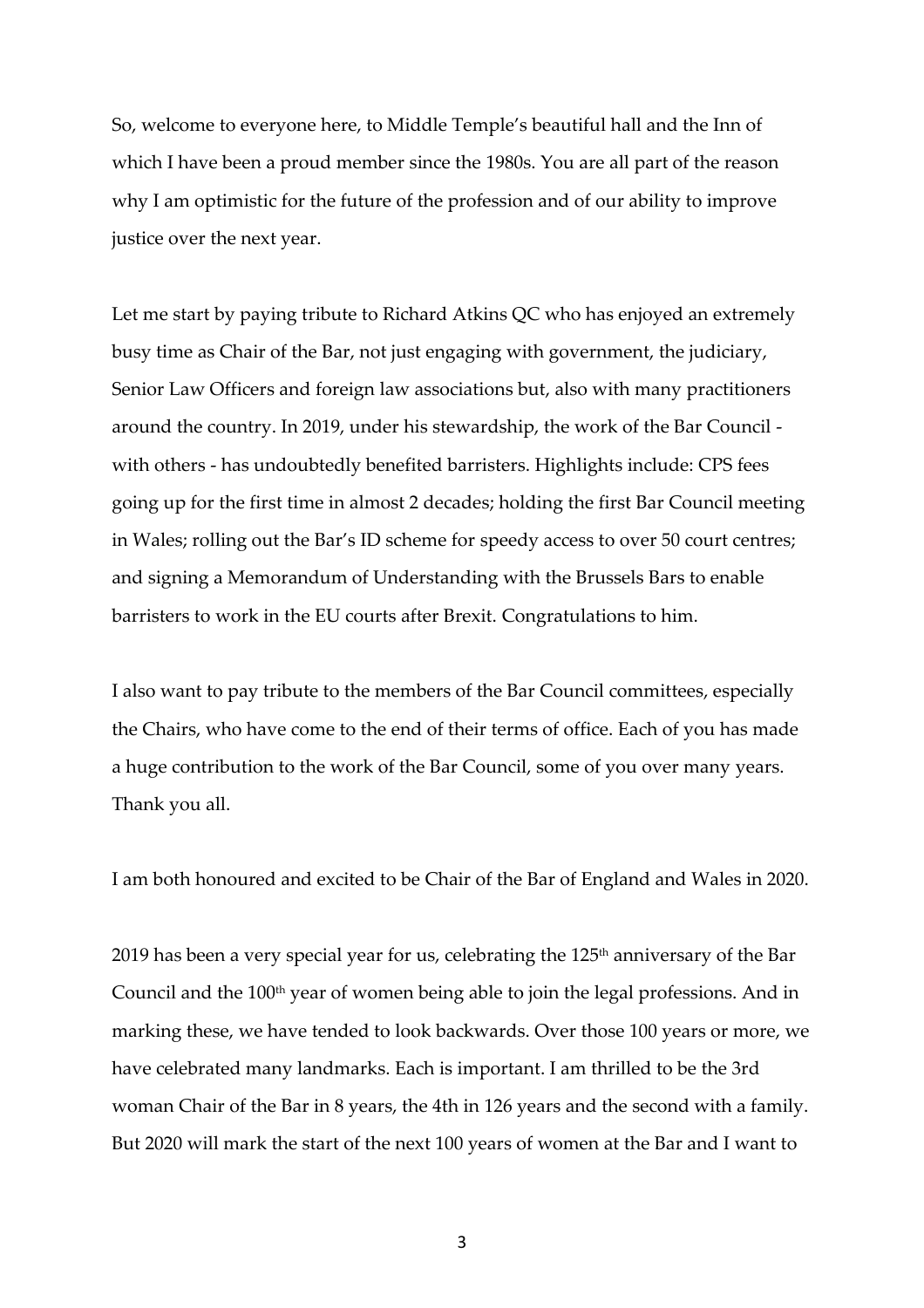look forward. I feel privileged to be leading our profession at the beginning of a new century in our history.

Every year the Chair of the Bar has to confront and react to issues and challenges that they did not choose. And I know that my year will be similarly affected. I hardly need to say, we are in the most uncertain of times - with a general election to be held in a matter of days, the spectre of an unknown withdrawal from the EU, the growth of polarised politics across the world and the rule of law challenged, unexpectedly close to home. Our major political parties have signalled a willingness to increase public spending, but justice reform and investment are not central to their campaigns. Whoever wins the next election must maintain a properly funded justice system and recognise the value of legal services to our country - as set out in our manifesto - so that trust and confidence can be restored in this vital public service.

But this evening is an opportunity for me to set out my priorities for the next year. So, what is my starting point?

I believe that the independent Bar is crucial to the delivery of justice in this country, whether we are working from chambers or employed. The Bar Council's emblem is the scales of justice and the words "justice for all". How does the Bar seek to deliver that? For me, justice for all can only be attained if everyone has effective access to justice.

My aims for 2020 centre on effective access to justice in 3 ways:

- 1. Access to justice for all
- 2. Access to our profession
- 3. Access to international markets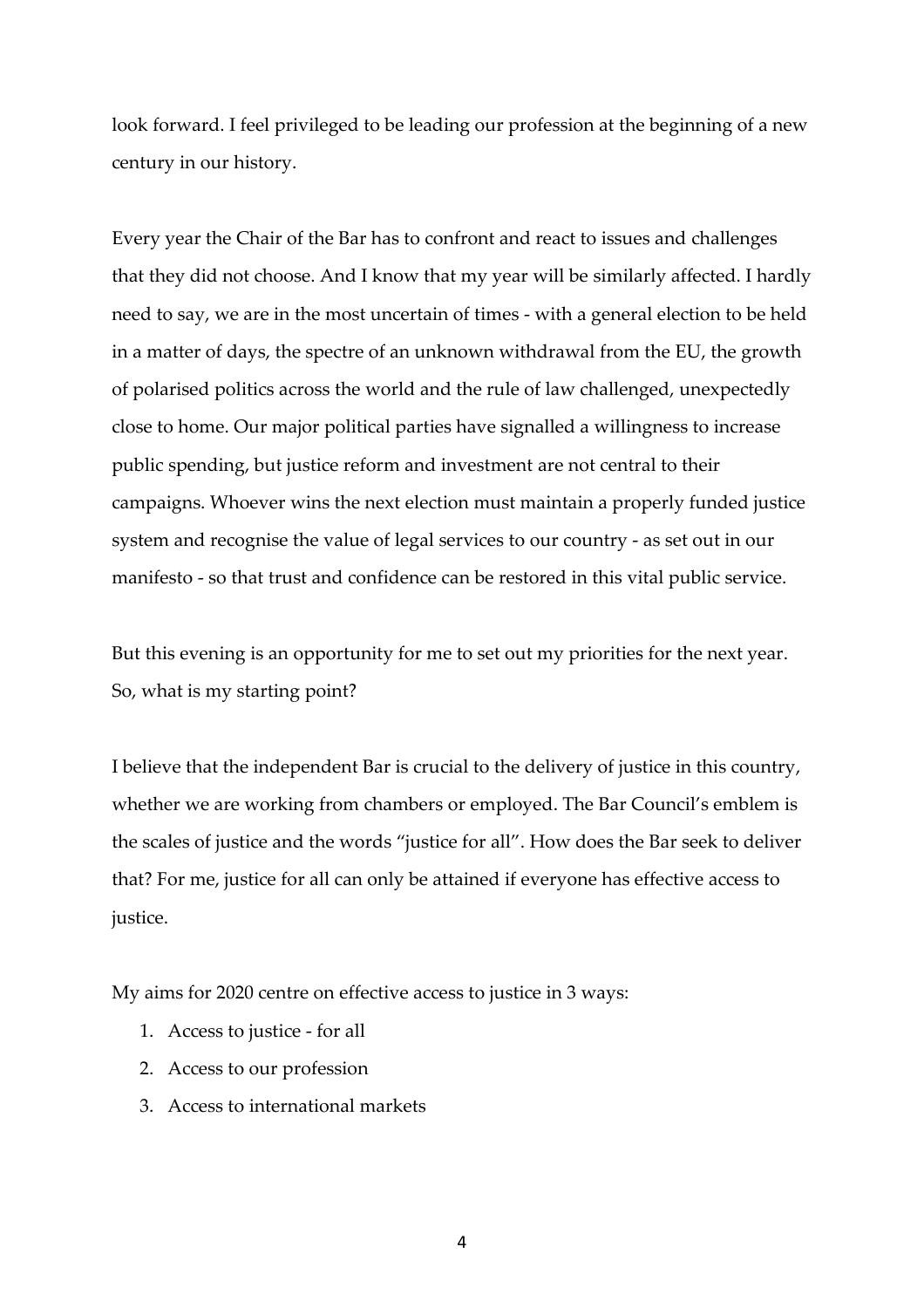Effective access to justice must be considered in the context of a changing and developing environment. Of course, when we talk about access to justice, we must take account of technological advances and norms of behaviour. Of course, we must reflect the society in which we live. And, of course, we must take account of our current international situation. It may sound trite but each one of these is important.

The Bar Council's values are encapsulated in 3 words: integrity, excellence and justice; they are fundamental to:

- everything we do,
- everything we want to sustain, and
- everything we seek to achieve.

Each underpins my aims for the year ahead.

So let me address each in turn:

1. Access to justice - for all – that means: regardless of your wealth or circumstances, regardless of where you live, who you are or what problem you face, you can use the justice system effectively.

I strongly believe that there should be a properly funded justice system, accessible to all and I will do everything I can to help achieve that. In practice, this means having courts open and functioning, not sold to make a one-off sum for the government and then people having to travel 3 hours each way to their nearest court centre; nor courts lying empty, with ordinary people's cases being adjourned at great inconvenience, upset and cost, for lack of a judge, perhaps because the listing of trials, driven by statistics, is wholly unrealistic or the judge has been required to stay at home. It is simply unjust that a person ends up paying for a hearing that the court lists, but then fails, quite unnecessarily, to try.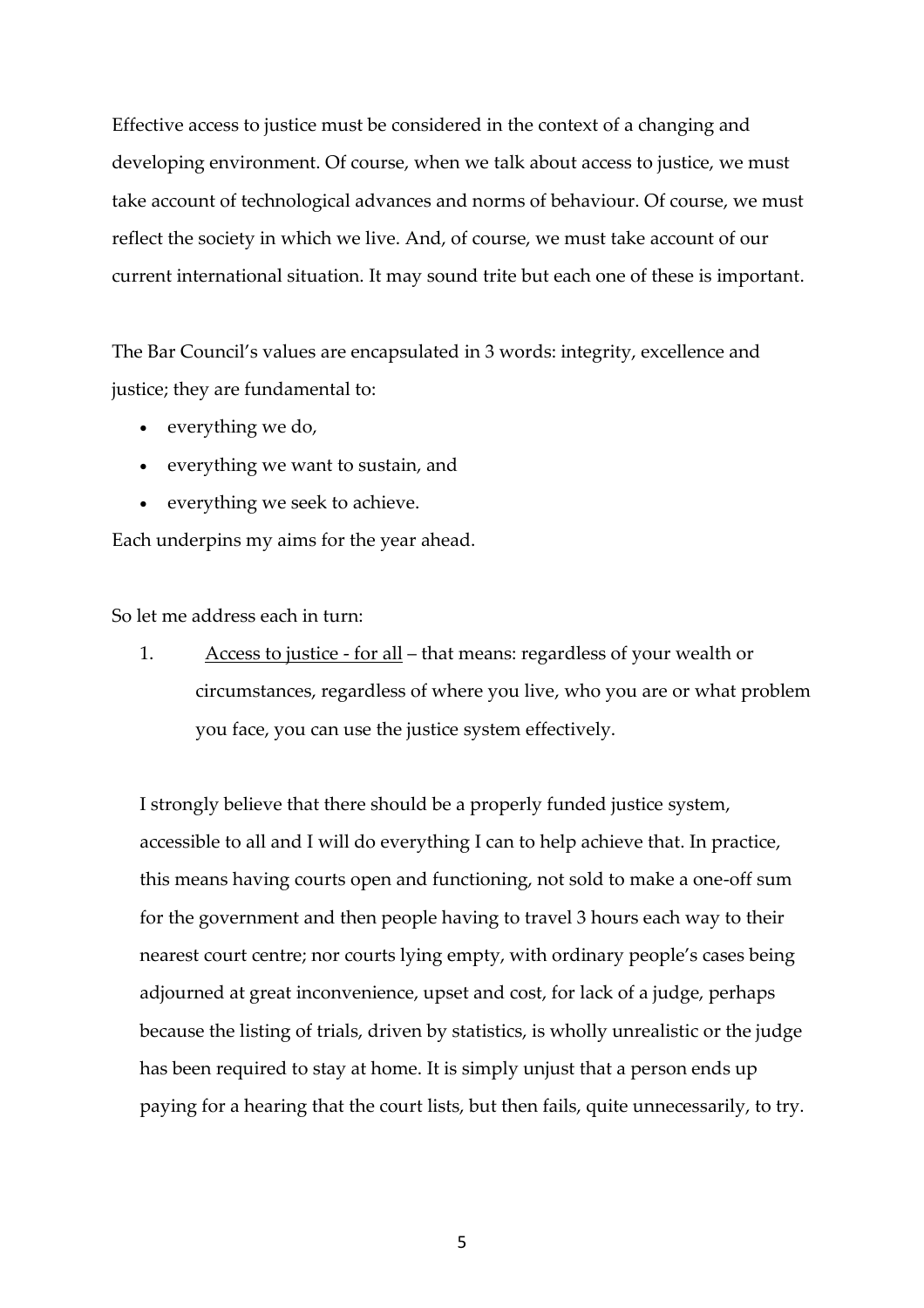A properly funded justice system, means reducing delays in hearing cases, not deliberately maintaining a backlog of cases to reach court: delays of such length that, even if people do report crimes, even if the police do investigate them, and even if the suspect is charged with offences, victims cannot bear the months of waiting for the trial to be heard; and so they withdraw from the process. Or there being so many unrepresented litigants in divorce cases that without independent, experienced, legal help, many cases end up needlessly in court, clogging up the list of cases that the family courts have to grapple with. What the Treasury may have saved by cutting legal aid, it has doubtless spent in extra court time and the fallout of extra stress to litigants, lawyers, judges, and to the whole system at the very same time. Whatever colour, the next government must surely be interested in spending money wisely across its entire budget.

A properly funded justice system means appropriate legal help for all. The Bar Council strongly argued against the drastic cuts to civil, criminal and family legal aid, and to an under-resourced Crown Prosecution Service. Recently, we have helped to reverse this trend – at long last it seems to be appreciated that to be effective, the system needs investment. With a fresh Government and upcoming Spending Review, I will try to help make that investment happen.

A properly funded justice system must value the part the judiciary plays. It must also invest in the fabric and facilities of the buildings where justice is dispensed.

Using technology to enable more people to access justice is a measure I welcome. I believe that the digitisation of the courts in the  $21<sup>st</sup>$  century is vital. Justice that is too expensive to use, is not accessible. Using technology to reduce costs is obviously a good thing but technology must not be used as a substitute for justice. In some circumstances, technology can help, but in others, it cannot do the job of a judge and deliver effective justice. Our system has at its root three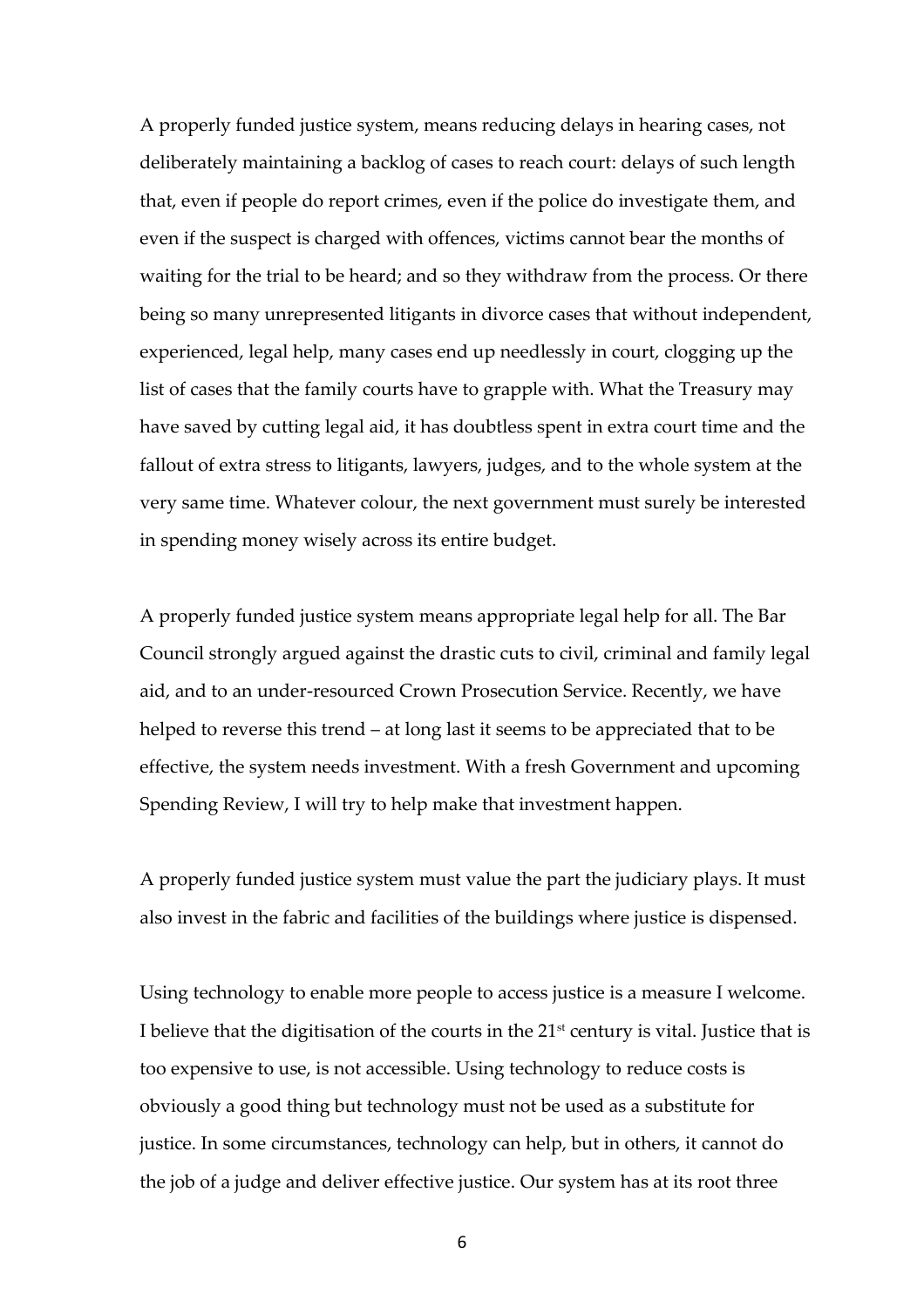concepts: justice, fairness and equality. For all three to be engaged, a judge very often needs to be the arbiter. Replacing judicial decisions which involve an evaluation of the merits of a case and the exercise of a discretion, with an algorithm, is not justice*.* I want to influence the proper direction of travel.

I believe that people should be represented by trained, regulated representatives, who understand the law, put their client's case forward in the best way possible, leading to the most just results achievable. We are very concerned at the growth in the number of paid McKenzie Friends who are unregulated, untrained and yet demand money for their intervention - often from the most vulnerable litigants. We are concerned at the increasing pressure and cost of regulation on all barristers, but particularly those trying to gain experience or maintain a practice in the law. Becoming a barrister is a huge commitment. To practise at the Bar takes years of study and ongoing ethics, education and professional learning. It involves incurring significant amounts of debt. In 2020 the Bar's independent regulator, the Bar Standards Board (BSB), will take almost 80% of the practising certificate fee. These fees are completely avoided by unregulated, untrained providers of legal services: I do not believe that is in the interest of the public.

I welcome the fact that over the past years the Ministry of Justice, the Legal Services Board, our senior Law Officers, the Director of Public Prosecutions and many of the judiciary, The Law Society and Cilex have been open to conversations with the Bar Council, the Specialist Bar Associations and the Circuits. I am pleased that, whilst Vice-Chair, Richard Atkins QC has included me in these discussions and I very much hope and expect these relationships to continue fruitfully in 2020.

The second aspect of access to justice that I will promote is: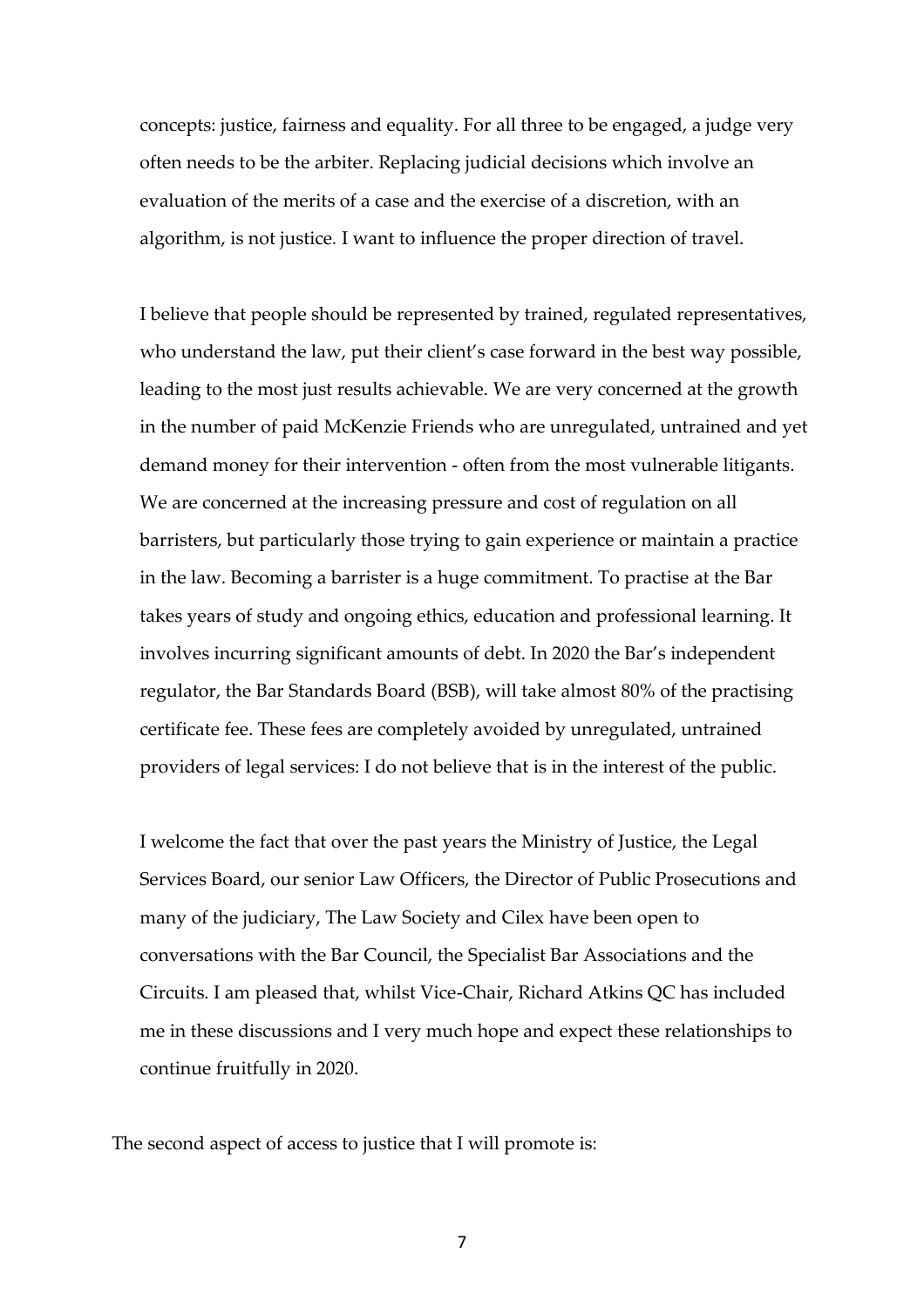2. Access to the profession – for everyone who is good enough, no matter who you are or where you come from. That means recruiting and retaining people who reflect the society which we serve; for 3 reasons:

1. so that society can be confident that the justice system is for everyone;

- 2. so that the Bar doesn't miss out on a huge amount of talent; and
- 3. so that we provide a broad pool of the very best barristers many of whom will go on to become our senior judiciary.

If we don't diversify, we will fail on each of these fronts.

Access to the profession for the best candidates, regardless of background is already encouraged by the Bar Council, through its schools and university outreach, the Bar Placement Scheme which gives practical experience of the life of a barrister, through the #IAmTheBar social mobility initiative and through the inspiring and lively annual Pupillage Fair. The Inns of Court provide crucial scholarships and bursaries to deserving candidates. It is a genuinely collective effort. We want to change the make-up of our profession for the better and are working in practical ways to attract the right entrants because, without funding and support, these are mere aspirations. I will work hard to make this not just the reality, but the norm.

Once at the Bar, we need barristers to stay. We must do more to retain and progress the careers of everyone who has the ability and drive to be a barrister. The Bar Council's initiatives, supported and mirrored by others such as the Inns, the Institute of Barristers' Clerks (IBC), and the Legal Practice Management Association (LPMA), promote equality and diversity; this year we have added confidential helplines and launched the TalkToSpot online reporting tool.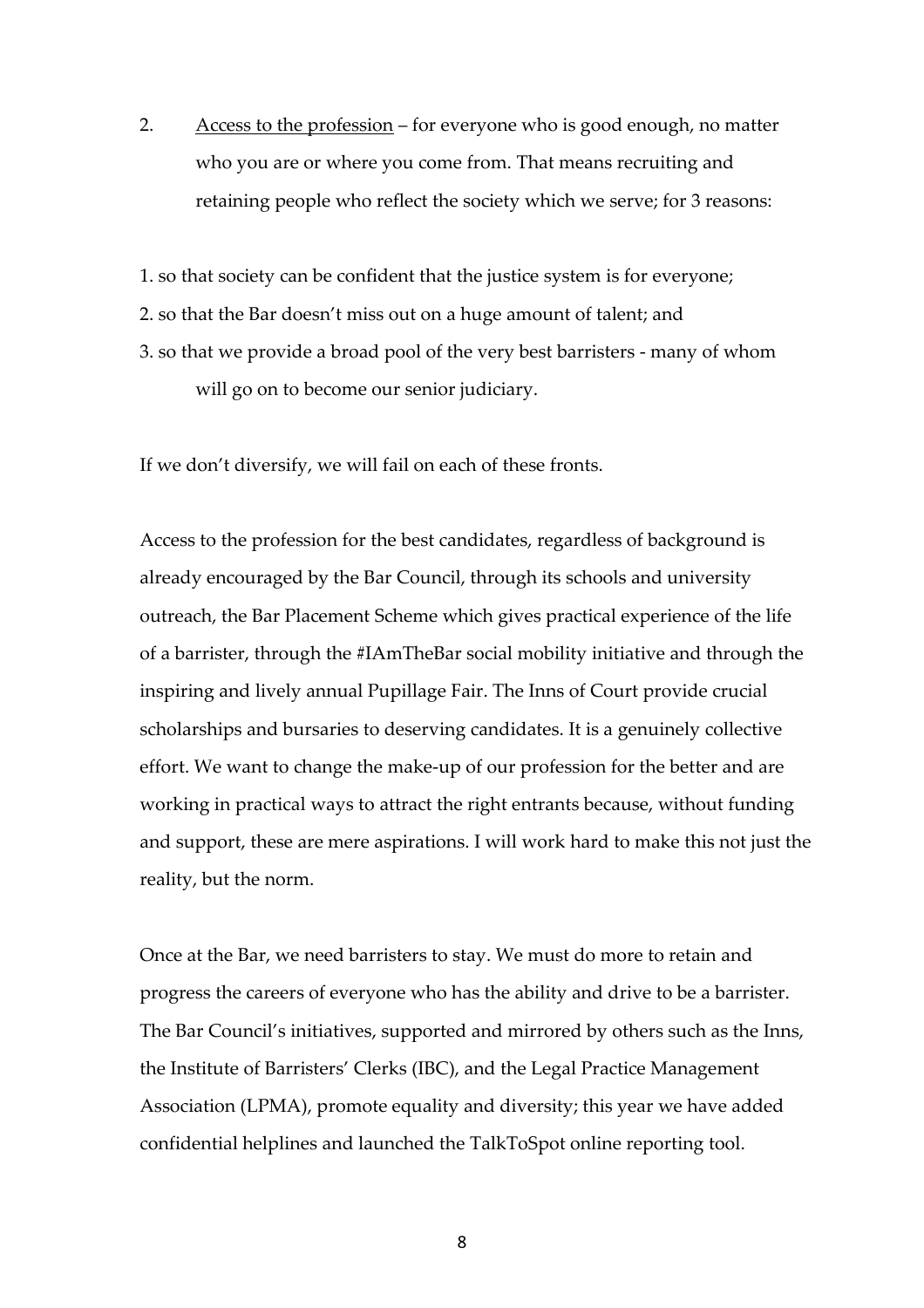Whilst welcome, these initiatives alone are not enough. In 2020 we intend to do more. We must improve the fair distribution of briefs. I believe that with the leadership of the Bar Council, the IBC, the LPMA and with the help of solicitors and clients, we will make strides in ensuring briefs are fairly allocated to barristers. Luckily, we already have the support of many of our members, who as employed barristers, brief those in chambers. Equitable briefing will benefit all in the profession to develop a sustainable and gratifying practice but, most importantly, it will benefit the public at large.

And it must become normal to have a balanced home and work life at the Bar. Wellbeing is not an indication of weakness but a hugely important part of a successful, long and enjoyable career. The Bar Council has done a great deal with the Inns and others to promote wellbeing in a profession made up of high achieving, driven and competitive individuals.

As much as technology has benefited us by enabling us to work away from chambers and not to rupture your back by lugging vast quantities of papers and files around, it also has a tendency to isolate. We must encourage people to go into chambers regularly. Chambers provides camaraderie, instant access to the expertise and experience of other barristers, and the support of our closest colleagues. These are important features of our profession which I want to preserve. If practitioners don't go into chambers, particularly those who are suffering, it is far less likely that we will be able to offer the comfort and reassurance that we all need from time to time.

And flexible operating hours - if ever there was a misnomer, here it is! They are not flexible, but rigid and imposed. If the Government truly wants to have a diverse Bar, truly wants to sustain those with caring responsibilities in practice, truly wants to ensure a cohort of very accomplished senior practitioners of all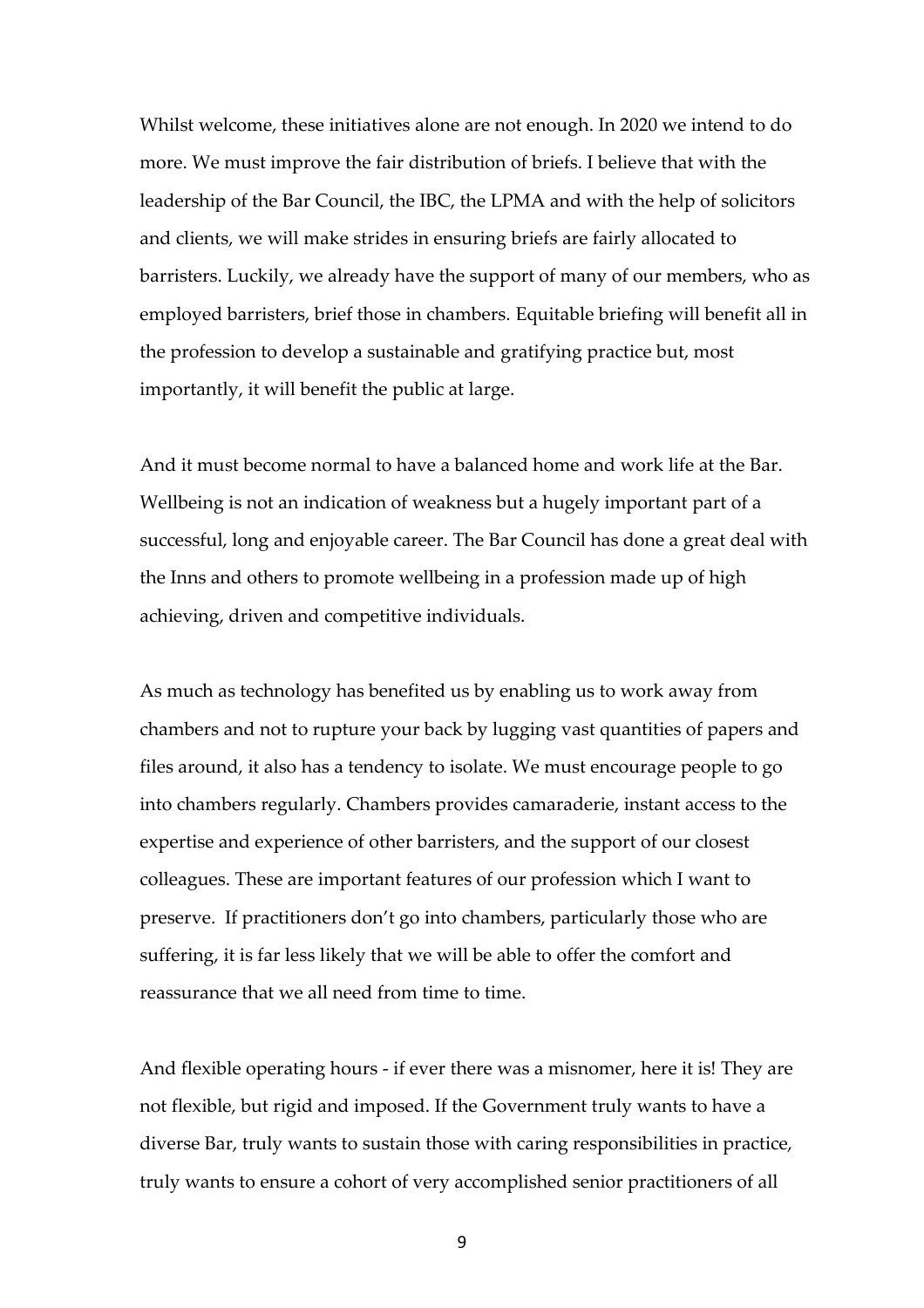genders and backgrounds, and seriously wants to have diverse and excellent senior judges of the future, then it must stop the flexible operating hours scheme. It is an anathema to those with caring responsibilities.

The Bar Council recognises the challenge in retaining excellent barristers (particularly women with caring responsibilities). In this centenary year of women being able to join the legal professions, I will speak particularly of their position, but of course, all diversity is crucial if the Bar is not to be an anachronism.

Currently, some 50% of entrants to the Bar are women. But regrettably, less than 16% of Queen's Counsel are. But progress is being made! Next year, as well as having a female Chair of the Bar Council, I am pleased that almost half the Bar Council committees and, for the first time ever, a third of the Circuits, will be led by a woman, as well as many of the Specialist Bar Associations. We will continue to take positive measures to diversify the profession, so that we can attract and keep the very best, better to reflect the society we serve.

I want to extend the range of people who become leaders of the Bar. If we fail to do that, we miss out on huge talent. So, I am delighted to announce that in 2020, the Bar Council will launch "the Future Leaders of the Bar programme". Aimed at talented practitioners, who do not see themselves as future leaders of the Bar, we want to help raise their abilities, expectations and horizons, to forge links and make relationships, including professional friendships which are so important, to become great future leaders of, and ambassadors for, the profession.

And, if we succeed, as I am sure we will, we will not just influence the way the profession looks from top to bottom, but also the way the senior judiciary looks, because the Bar is the main source from which they are chosen. If we have a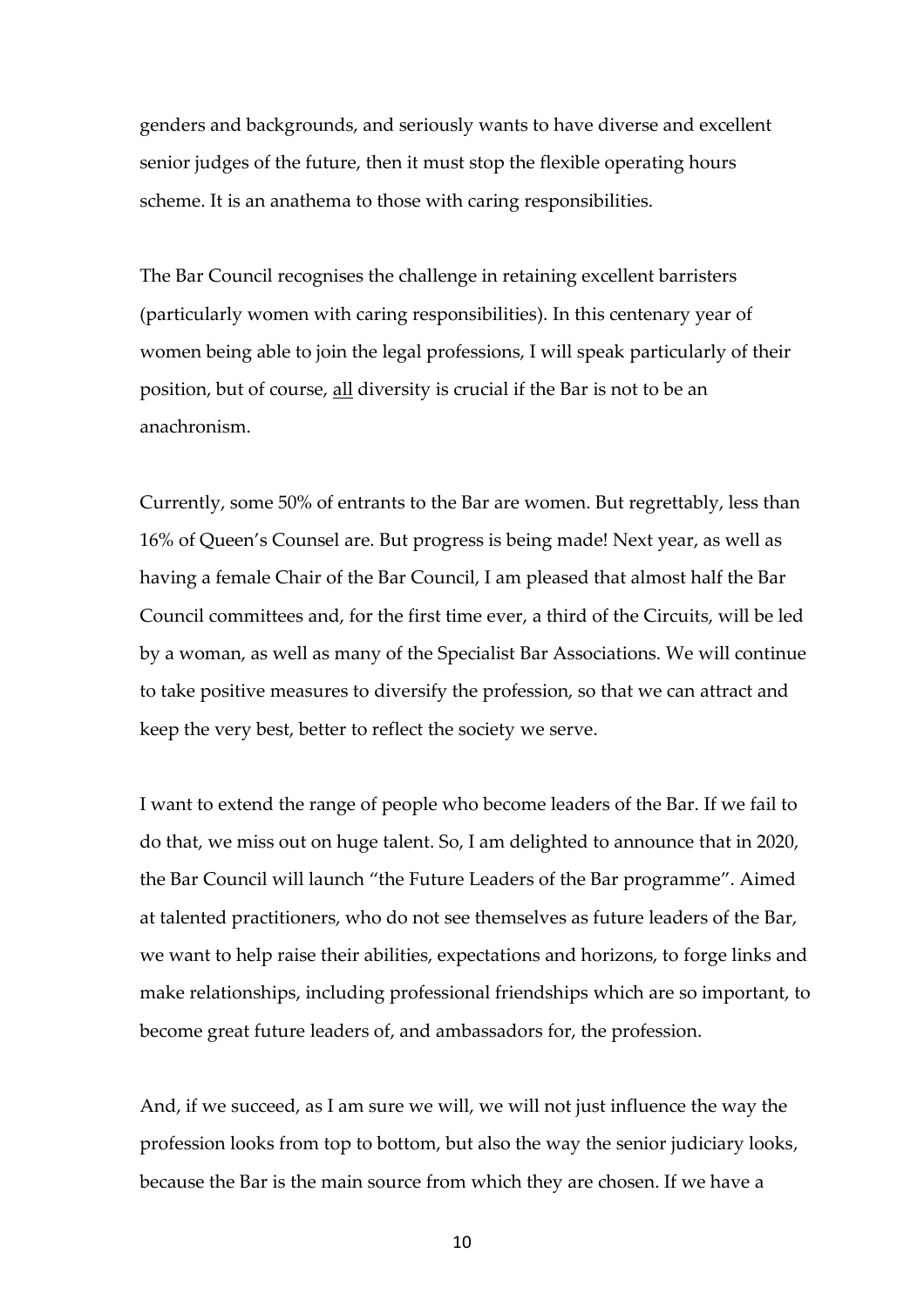broader range of potential candidates remaining in the middle and top echelons of the Bar, inevitably, those becoming senior judges will change too.

Currently, roughly a quarter of High Court, Court of Appeal & Supreme Court judges are women (although, in 16 days' time, with the retirement of Baroness Hale, it will go down). And whereas 19.5% of our population is BAME, there are no BAME Supreme Court judges, only 7% in the Court of Appeal and 3% in the High Court.

The reflection of the public at large in the judiciary is obviously crucial. As Baroness Hale, the President of the Supreme Court, said at the Annual Bar and Young Bar Conference just a week ago: 'Why do we need lawyers and the judiciary to be reflective of society? Because the rule of law is there to serve everyone and everyone must be confident that the law is there for them.' If one doesn't recognise the manifestation of justice as relevant to you, you will not truly believe you have access to justice; and that undermines the rule of law, the reputation of justice and the public's confidence in it.

My third aim is:

3. Access to international markets – Legal services make a huge contribution to our economy (some £26.8bn in 2017). I intend to promote the excellence of our global position and to press our advantage. English law has an exceptional reputation in international commerce. It is recognised to have many benefits – flexibility, reliability and practicality. England &Wales is the jurisdiction of choice for international commercial dispute resolution even when none of the parties has a connection with the UK. This is because of the expertise and skill of barristers and solicitors and the integrity, independence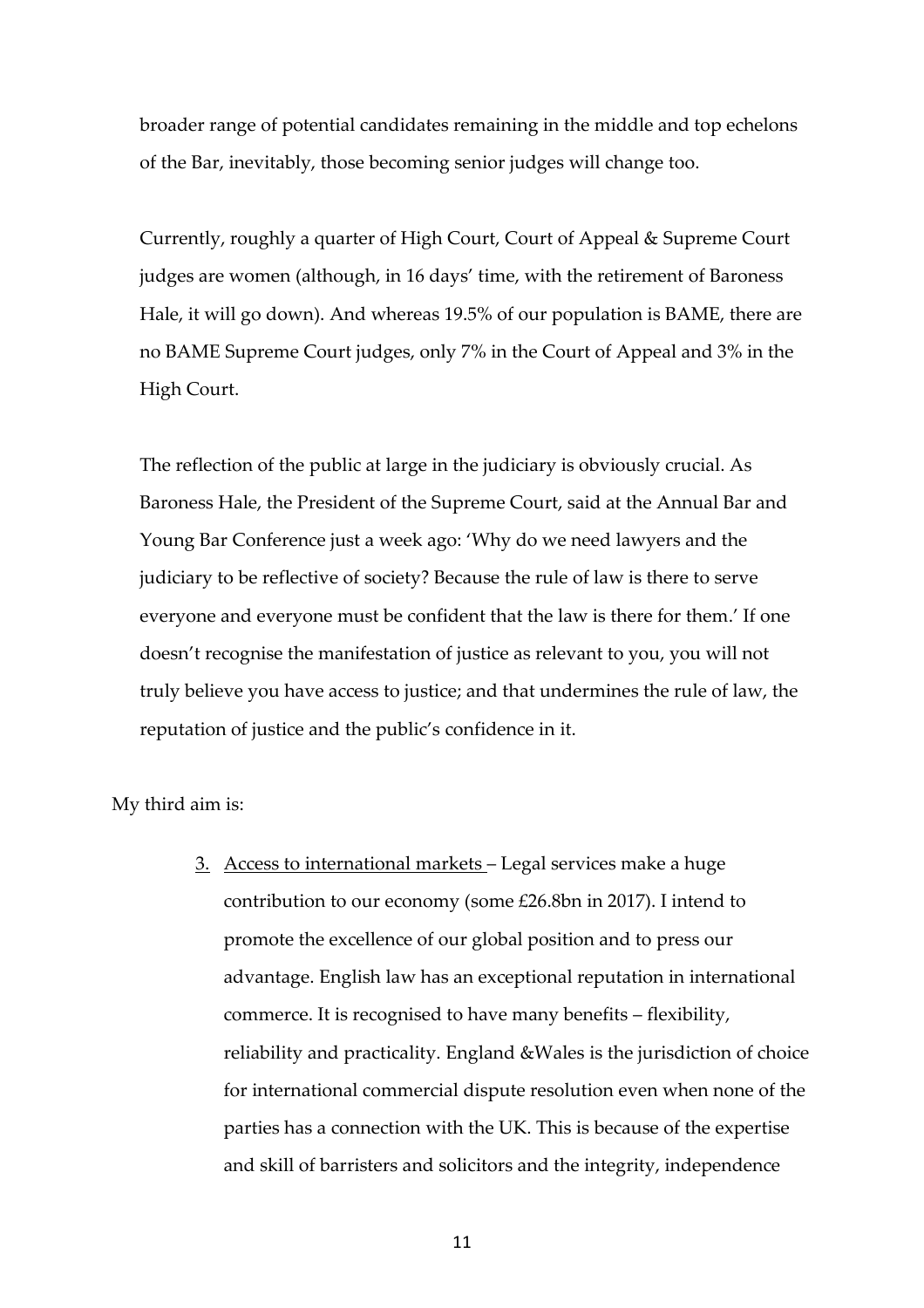and knowledge of our judiciary. These benefits must not be lost or reduced. Indeed, the issue is even more vital now for these reasons:

- I. We currently enjoy a unique position, which straddles the EU, the Commonwealth and Common Law legal services markets. Leaving the EU will adversely affect the ease with which UK judgments can be enforced in Europe and across the world;
- II. It will also restrict or even abolish rights of audience for barristers in EU courts;
- III. Commercial courts and alternative dispute resolution centres are increasingly being established around the globe. Many are conducted in English. In the face of growing competition, barristers must become the legal representatives of choice in these centres.

We must continue to press for English law to be the law of the contract in business around the world and at the same time work for England and Wales to remain the dispute resolution jurisdiction of choice.

During my time on the International Committee, the number of barristers building international practices grew significantly: now more than 2,000 have clients based abroad – doubling the number ten years ago. This is an area of practice which the Bar Council will continue to support in the interest of the profession and of the jurisdiction.

I aim to expand and solidify the areas of legal work for the Bar beyond international commercial disputes to include, for instance, work in public international law, serious crime, family and immigration.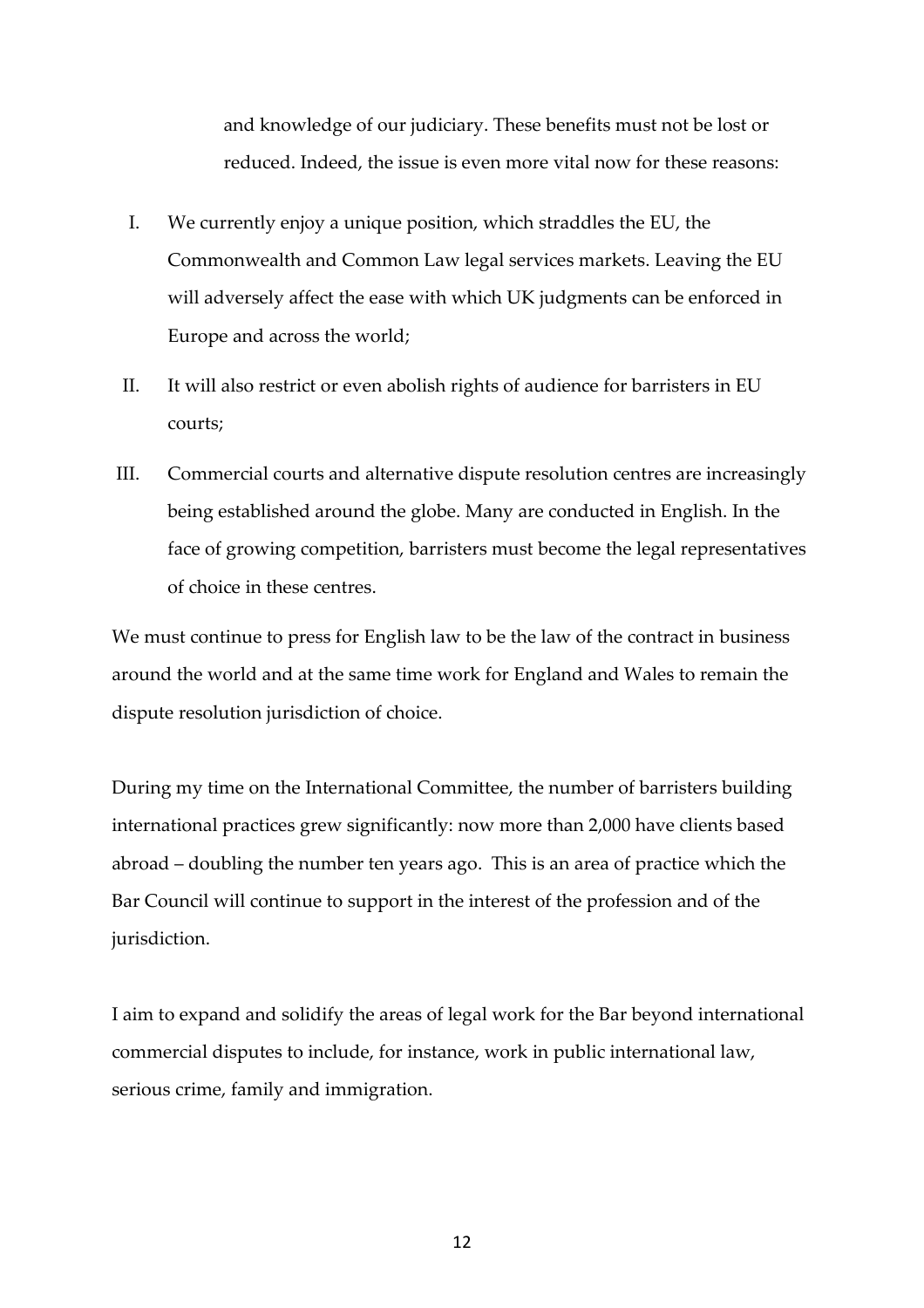Next year there is a very important international legal anniversary: the 75th anniversary of the Nuremberg Trials – the first international criminal justice trials, for the most heinous crimes, led by outstanding English and Scottish barristers. The exceptional advocacy of those British barristers remains a template across the world. I will continue to promote English law overseas; continue to be an ambassador for our legal system and to keep persuading other jurisdictions of the exceptional advocacy skills of our Bar.

Notwithstanding these three aspects of access to justice, I could not close without mentioning the great importance I place on pro bono work done by barristers at home and overseas. Many barristers fill the void caused by a lack of public funding by providing free legal services in courts and tribunals, giving advice to those who would otherwise not have any idea how to present, let alone make the most of, their case. One of the most impressive and humbling events one can attend is the Pro Bono Awards evening, hearing about the free work that hundreds of barristers do every year. In 2018, not counting the numerous other advice services barristers deliver, through Advocate, the Bar's pro bono charity, barristers dedicated some 11,000 hours of legal help to ordinary members of the public, worth just under £2.25 million in fees, had they charged for their work. And overseas help that the Bar provides, whether through the International Committee, the Bar Human Rights Committee, SBAs or individual efforts, is one of the pillars of our reputation as an ethical, outward looking profession, concerned with the rule of law.

Those practitioners and chambers supporting the most vulnerable are truly inspiring but they cannot be a substitute for a properly funded legal system: One that provides effective access to justice for all Access to the profession And access to international markets.